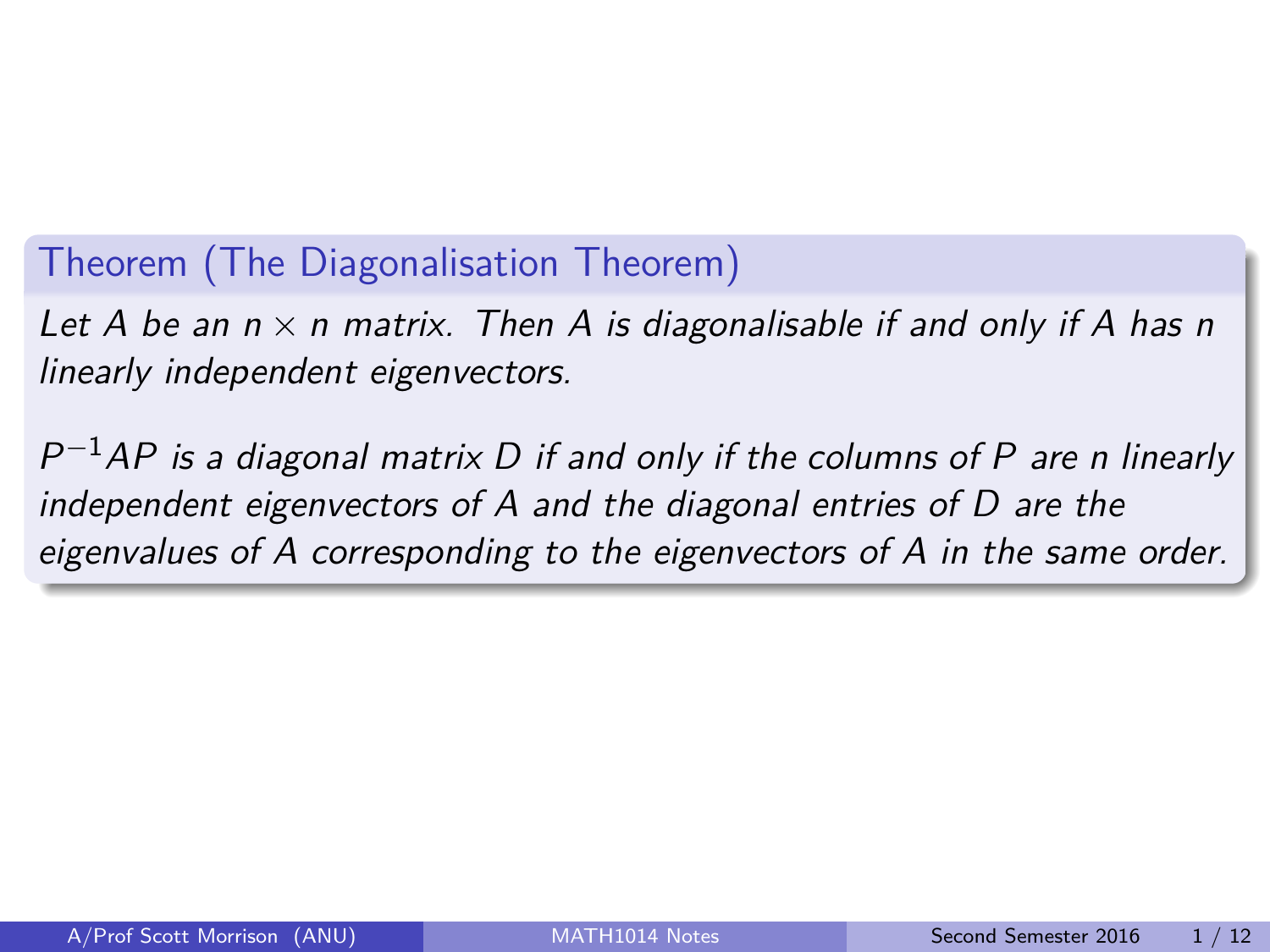Find a matrix  $P$  that diagonalises the matrix

$$
A = \begin{bmatrix} -1 & 0 & 1 \\ 3 & 0 & -3 \\ 1 & 0 & -1 \end{bmatrix}.
$$

• The characteristic polynomial is given by

$$
\det(A - \lambda I) = \det \begin{bmatrix} -1 - \lambda & 0 & 1 \\ 3 & -\lambda & -3 \\ 1 & 0 & -1 - \lambda \end{bmatrix}.
$$

$$
= (-1 - \lambda)(-\lambda)(-1 - \lambda) + \lambda
$$

$$
= -\lambda^2(\lambda + 2).
$$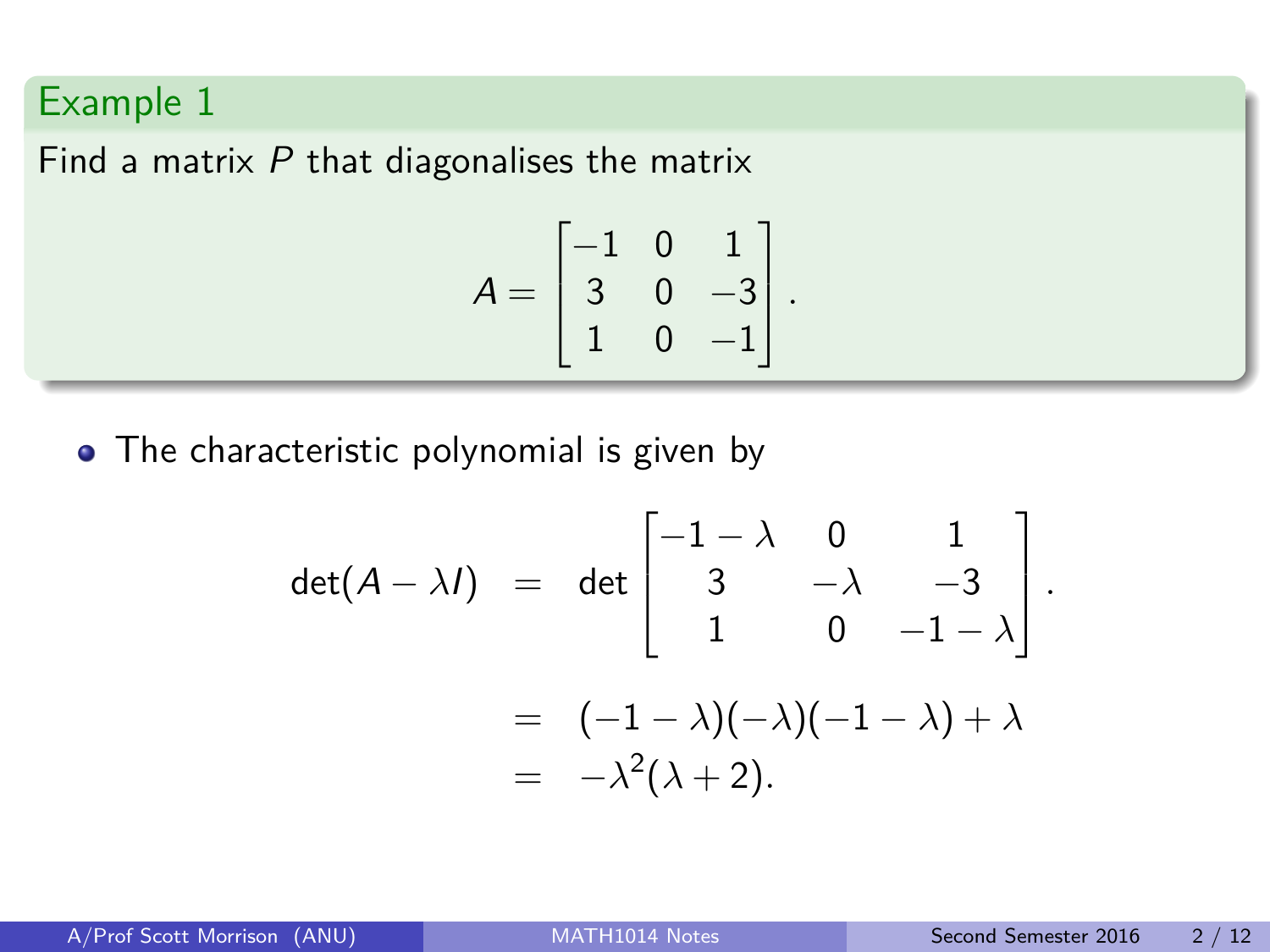The eigenvalues of A are  $\lambda = 0$  (of multiplicity 2) and  $\lambda = -2$  (of multiplicity 1).

• The eigenspace  $E_0$  has a basis consisting of the vectors

$$
\textbf{p}_1 = \begin{bmatrix} 0 \\ 1 \\ 0 \end{bmatrix}, \quad \textbf{p}_2 = \begin{bmatrix} 1 \\ 0 \\ 1 \end{bmatrix}
$$

and the eigenspace  $E_{-2}$  has a basis consisting of the vector

$$
\mathbf{p}_3 = \begin{bmatrix} -1 \\ 3 \\ 1 \end{bmatrix}
$$

It is easy to check that these vectors are linearly independent.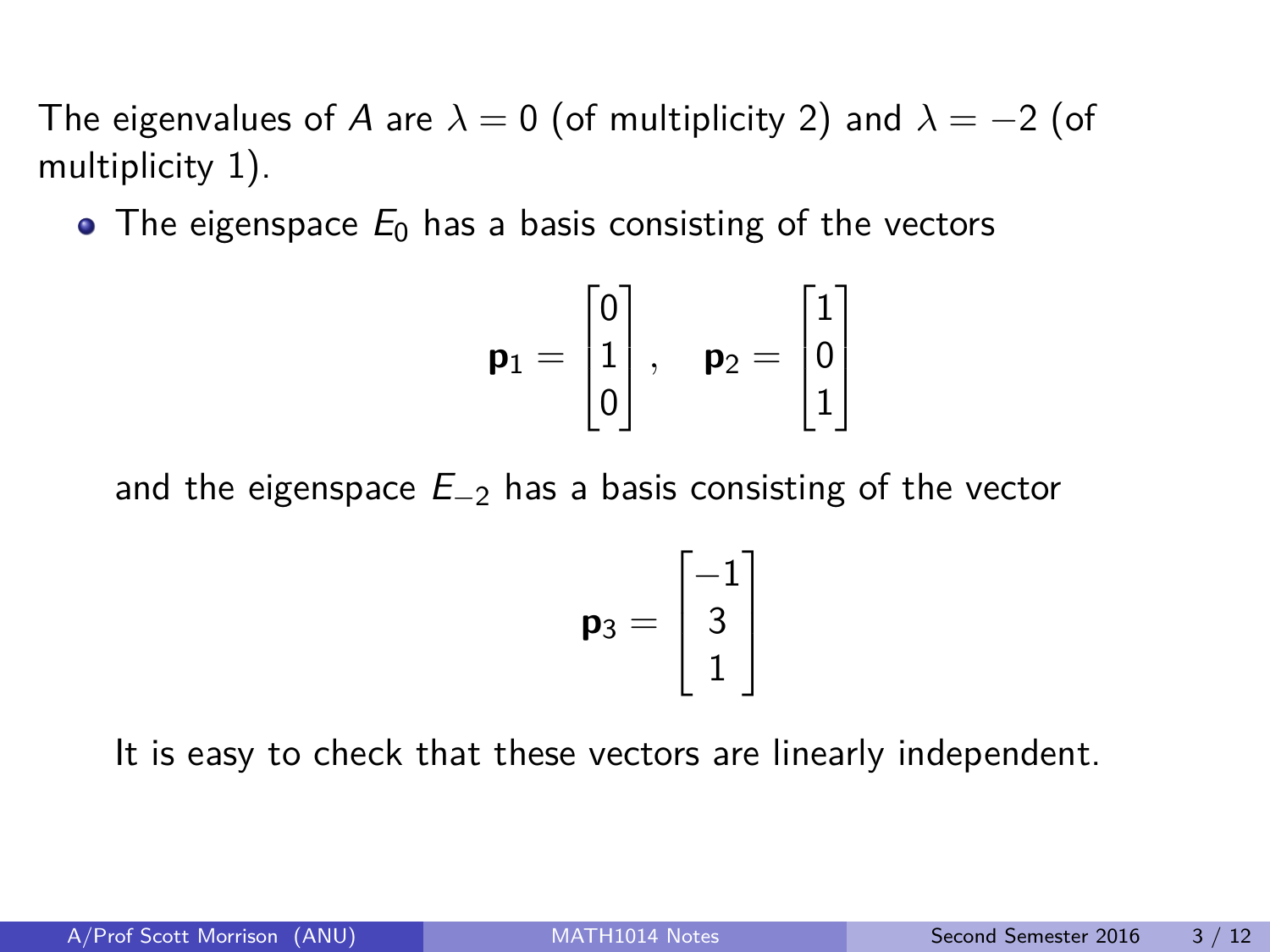#### • So if we take

$$
P = \begin{bmatrix} \mathbf{p}_1 & \mathbf{p}_2 & \mathbf{p}_3 \end{bmatrix} = \begin{bmatrix} 0 & 1 & -1 \\ 1 & 0 & 3 \\ 0 & 1 & 1 \end{bmatrix}
$$

then P is invertible.

It is easy to check that 
$$
AP = PD
$$
 where  $D = \begin{bmatrix} 0 & 0 & 0 \\ 0 & 0 & 0 \\ 0 & 0 & -2 \end{bmatrix}$ 

$$
AP = \begin{bmatrix} -1 & 0 & 1 \\ 3 & 0 & -3 \\ 1 & 0 & -1 \end{bmatrix} \begin{bmatrix} 0 & 1 & -1 \\ 1 & 0 & 3 \\ 0 & 1 & 1 \end{bmatrix} = \begin{bmatrix} 0 & 0 & 2 \\ 0 & 0 & -6 \\ 0 & 0 & -2 \end{bmatrix}
$$

$$
PD = \begin{bmatrix} 0 & 1 & -1 \\ 1 & 0 & 3 \\ 0 & 1 & 1 \end{bmatrix} \begin{bmatrix} 0 & 0 & 0 \\ 0 & 0 & 0 \\ 0 & 0 & -2 \end{bmatrix} = \begin{bmatrix} 0 & 0 & 2 \\ 0 & 0 & -6 \\ 0 & 0 & -2 \end{bmatrix}.
$$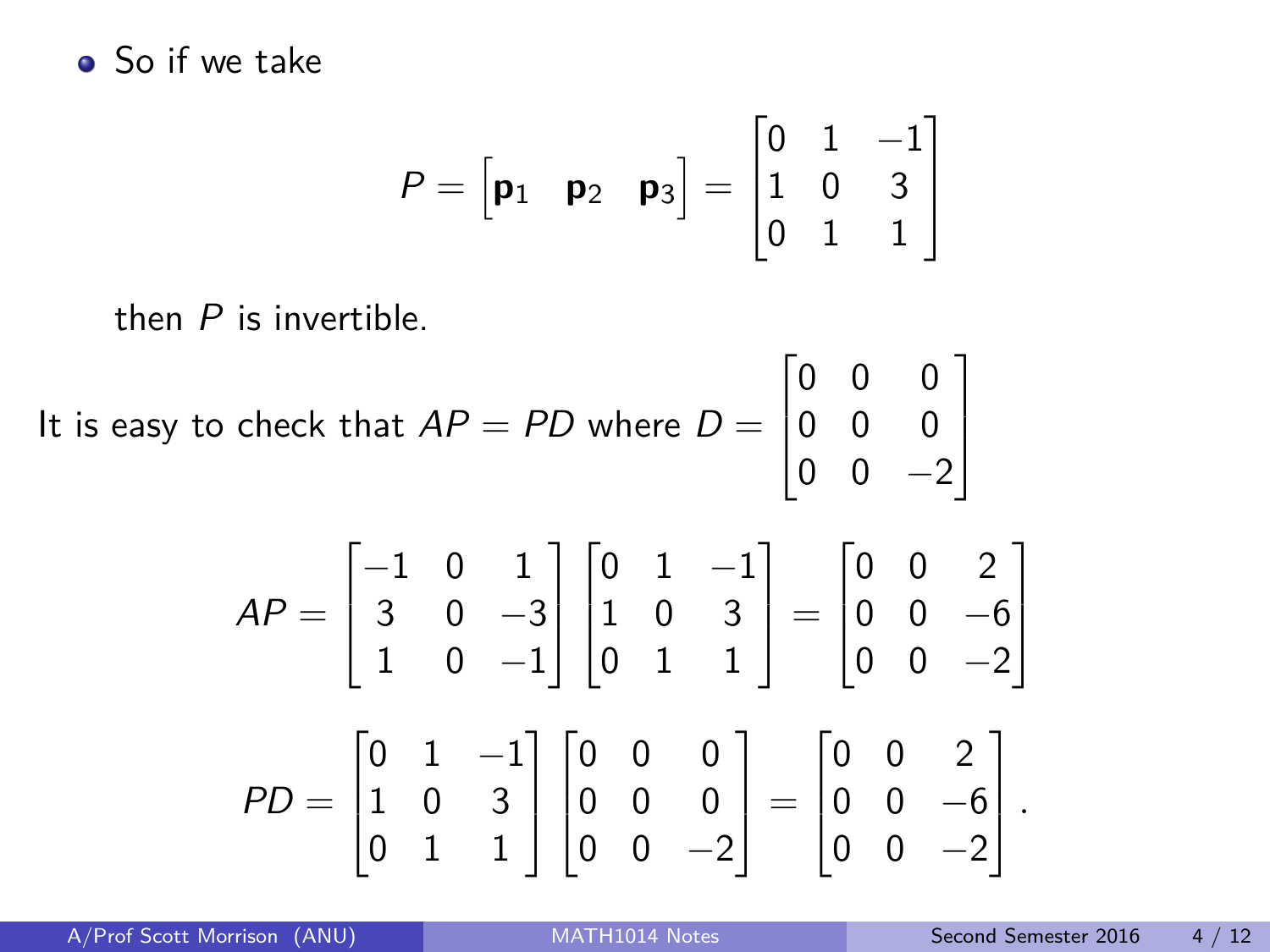Can you find a matrix  $P$  that diagonalises the matrix

$$
A = \begin{bmatrix} 0 & 1 & 0 \\ 0 & 0 & 1 \\ 2 & -5 & 4 \end{bmatrix}
$$
?

• The characteristic polynomial is given by

$$
\det(A - \lambda I) = \det \begin{bmatrix} -\lambda & 1 & 0 \\ 0 & -\lambda & 1 \\ 2 & -5 & 4 - \lambda \end{bmatrix}
$$
  
=  $(-\lambda) [-\lambda(4 - \lambda) + 5] - 1(-2)$   
=  $-\lambda^3 + 4\lambda^2 - 5\lambda + 2$   
=  $-(\lambda - 1)^2(\lambda - 2)$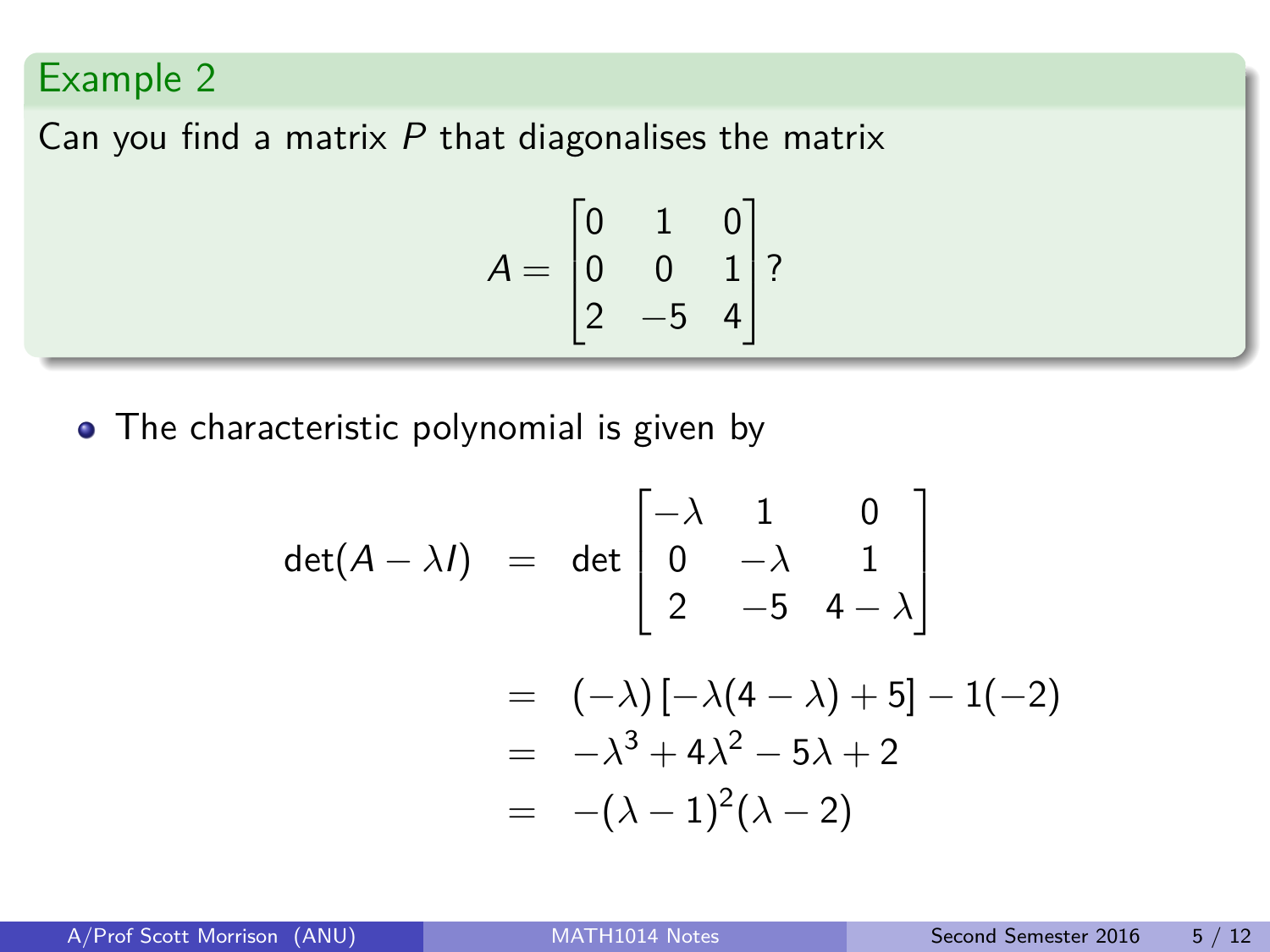This means that A has eigenvalues  $\lambda = 1$  (of multiplicity 2) and  $\lambda = 2$  (of multiplicity 1).

• The corresponding eigenspaces are

$$
E_1 = \text{Span} \left\{ \begin{bmatrix} 1 \\ 1 \\ 1 \end{bmatrix} \right\}, E_2 = \text{Span} \left\{ \begin{bmatrix} 1 \\ 2 \\ 4 \end{bmatrix} \right\}.
$$

Note that although  $\lambda = 1$  has multiplicity 2, the corresponding eigenspace has dimension 1. This means that we can only find 2 linearly independent eigenvectors, and by the Diagonalisation Theorem  $\overline{A}$  is not diagonalisable.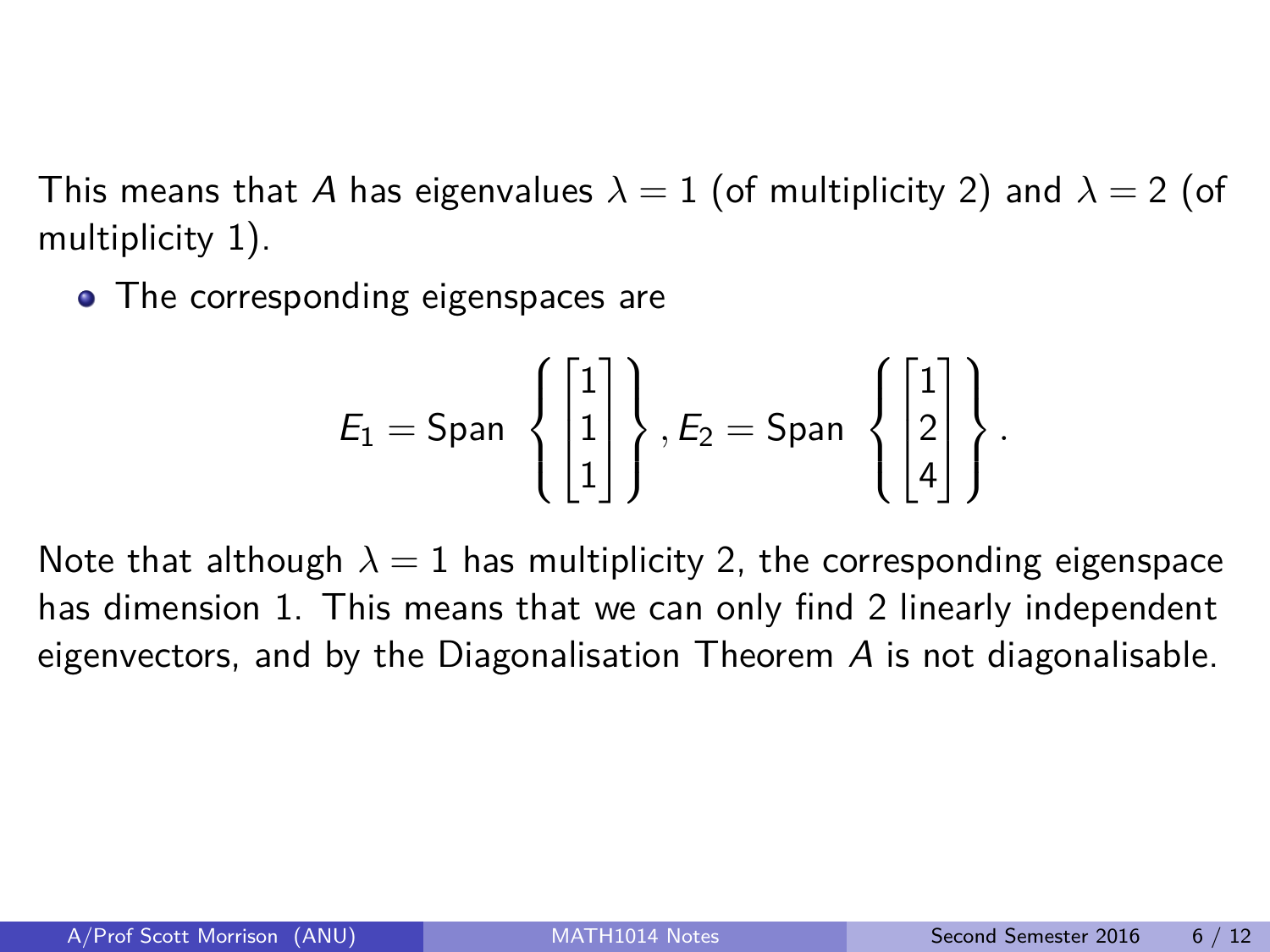Consider the matrix

$$
A = \begin{bmatrix} 2 & -3 & 7 \\ 0 & 5 & 1 \\ 0 & 0 & 1 \end{bmatrix}.
$$

Why is A diagonalisable?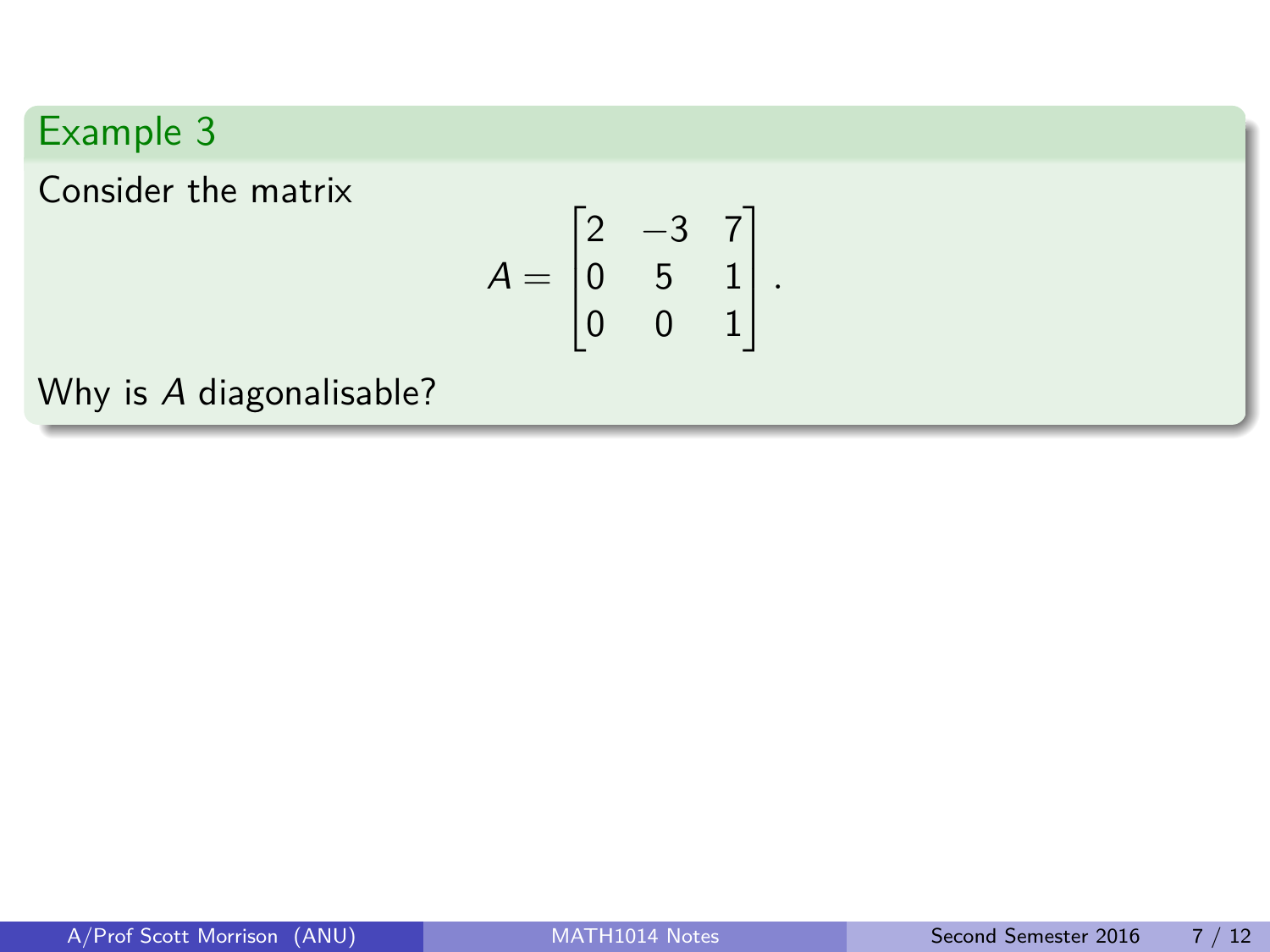Consider the matrix

$$
A = \begin{bmatrix} 2 & -3 & 7 \\ 0 & 5 & 1 \\ 0 & 0 & 1 \end{bmatrix}.
$$

Why is A diagonalisable?

Since A is upper triangular, it's easy to see that it has three distinct eigenvalues:  $\lambda_1 = 2, \lambda_2 = 5$  and  $\lambda_3 = 1$ . Eigenvectors corresponding to distinct eigenvalues are linearly independent, so A has three linearly independent eigenvectors and is therefore diagonalisable.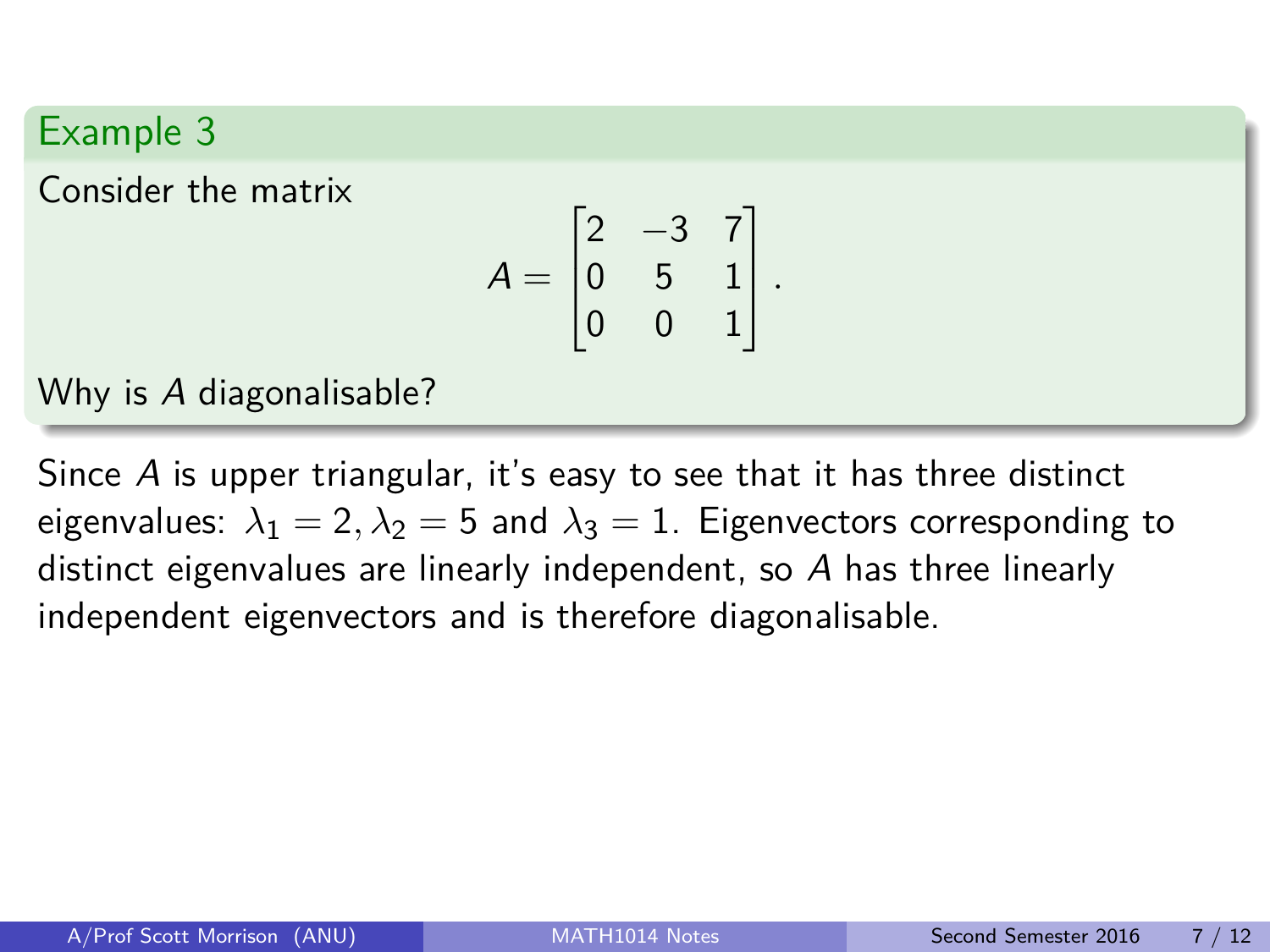Consider the matrix

$$
A = \begin{bmatrix} 2 & -3 & 7 \\ 0 & 5 & 1 \\ 0 & 0 & 1 \end{bmatrix}.
$$

Why is A diagonalisable?

Since A is upper triangular, it's easy to see that it has three distinct eigenvalues:  $\lambda_1 = 2$ ,  $\lambda_2 = 5$  and  $\lambda_3 = 1$ . Eigenvectors corresponding to distinct eigenvalues are linearly independent, so A has three linearly independent eigenvectors and is therefore diagonalisable.

#### Theorem

If A is an  $n \times n$  matrix with n distinct eigenvalues, then A is diagonalisable.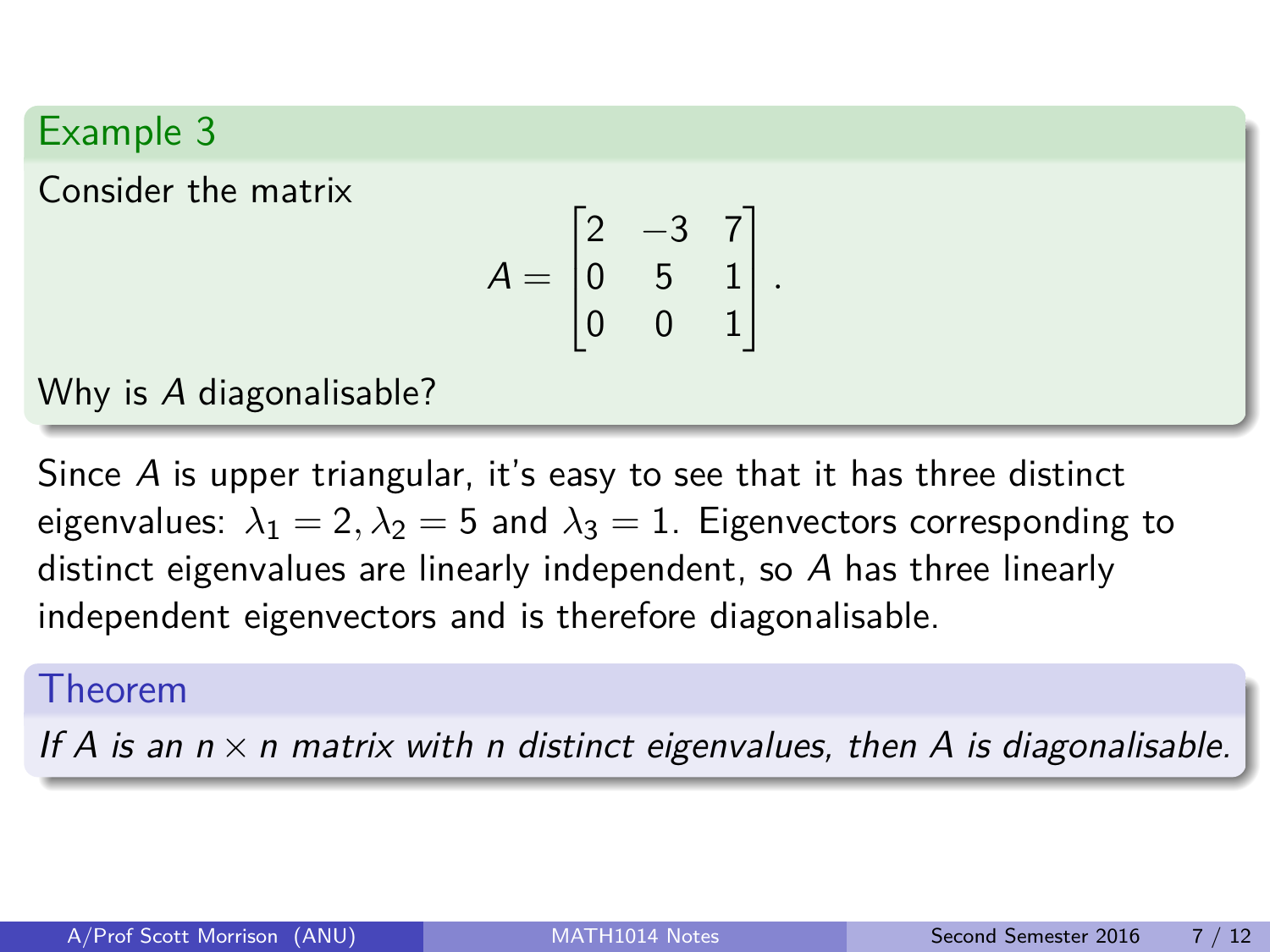#### Example 4 Is the matrix  $A =$  $\sqrt{ }$  4 0 0 0 0 4 0 0 0 0 2 0 1 0 0 2 1  $\begin{array}{c} \n \downarrow \\ \n \downarrow \n \end{array}$ diagonalisable?

The eigenvalues are  $\lambda = 4$  with multiplicity 2, and  $\lambda = 2$  with multiplicity 2.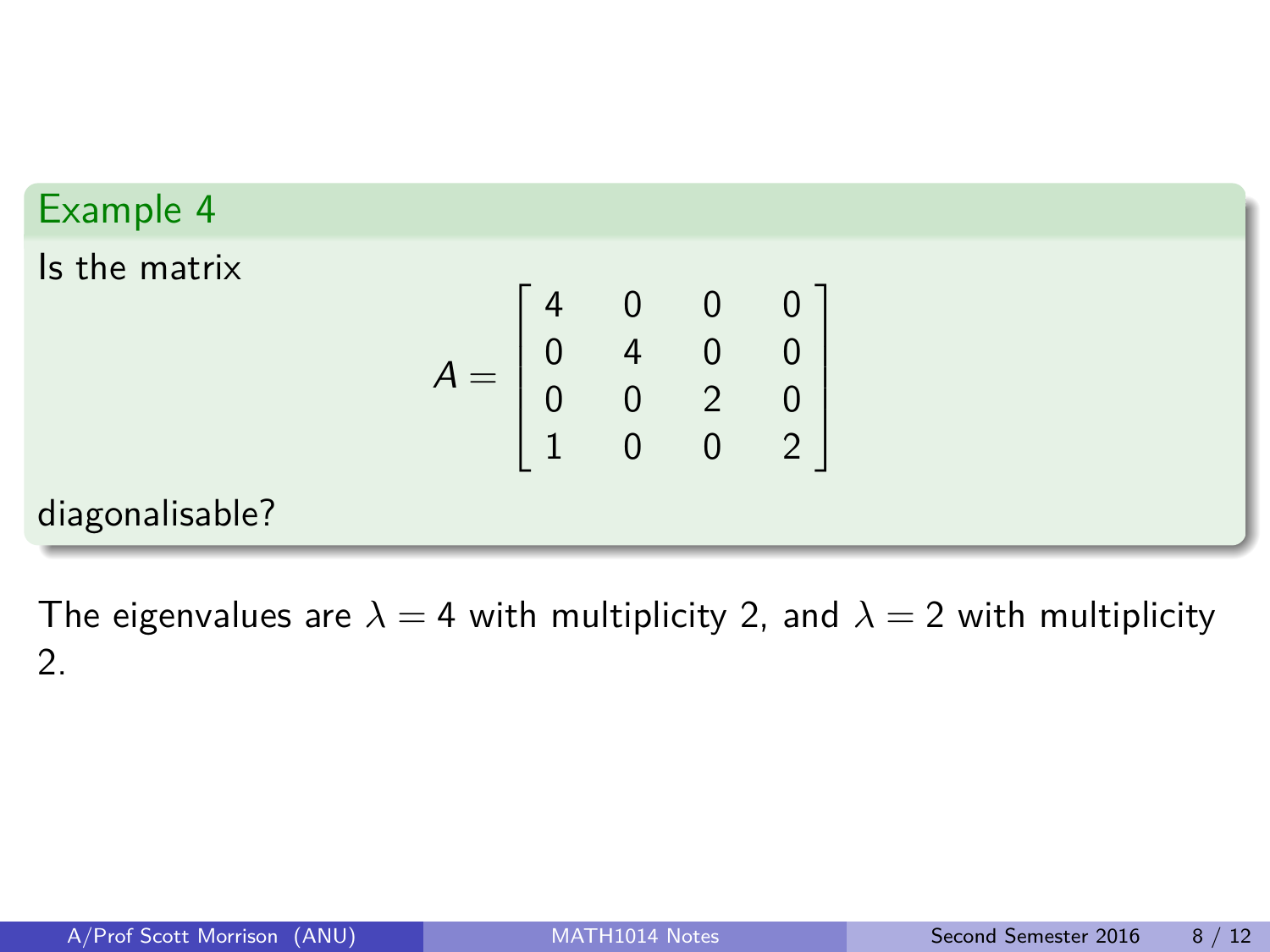The eigenspace  $E_4$  is found as follows:

$$
E_4 = \text{Nul} \begin{bmatrix} 0 & 0 & 0 & 0 \\ 0 & 0 & 0 & 0 \\ 0 & 0 & -2 & 0 \\ 1 & 0 & 0 & -2 \end{bmatrix}
$$
  
= \text{Span} \begin{Bmatrix} 0 \\ 1 \\ 0 \\ 0 \end{Bmatrix}, \mathbf{v}\_2 = \begin{bmatrix} 2 \\ 0 \\ 0 \\ 1 \end{bmatrix},

and has dimension 2.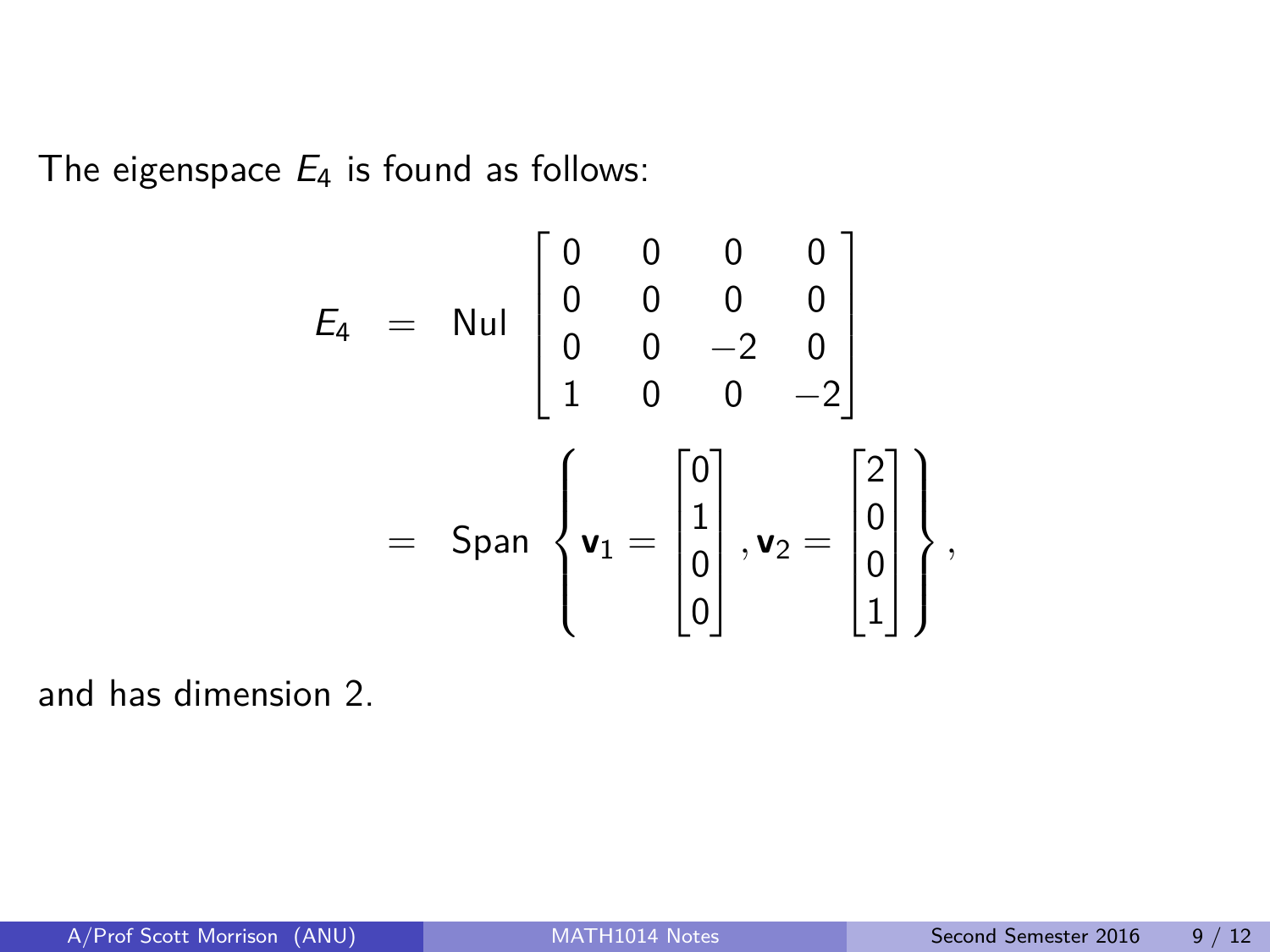The eigenspace  $E_2$  is given by

$$
E_2 = \text{Nul} \begin{bmatrix} 2 & 0 & 0 & 0 \\ 0 & 2 & 0 & 0 \\ 0 & 0 & 0 & 0 \\ 1 & 0 & 0 & 0 \end{bmatrix}
$$
  
= \text{Span} \begin{Bmatrix} 0 \\ 0 \\ 1 \\ 0 \end{Bmatrix}, \mathbf{v}\_4 = \begin{bmatrix} 0 \\ 0 \\ 0 \\ 1 \end{bmatrix},

and has dimension 2.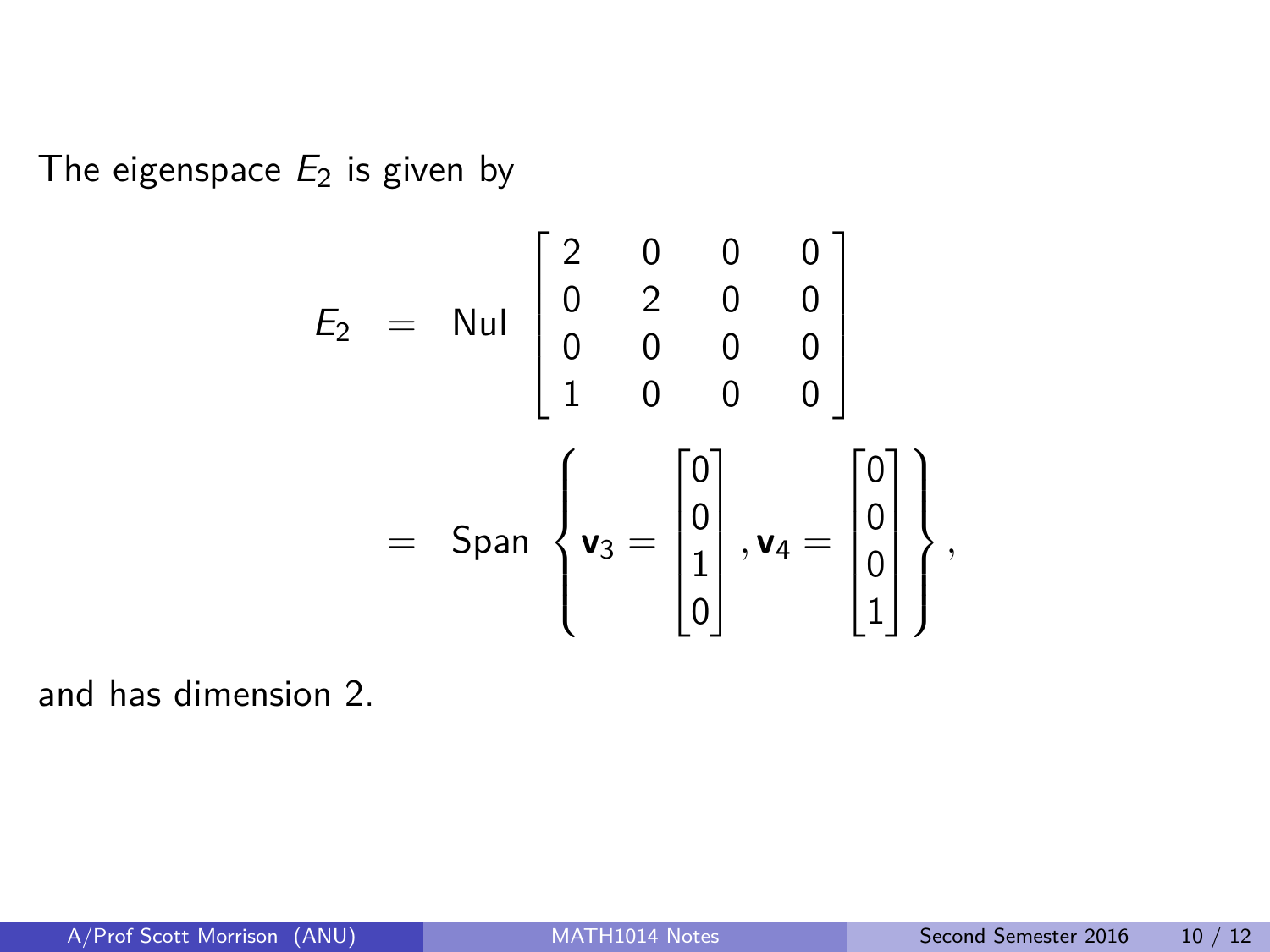$$
\{\mathbf{v}_1, \mathbf{v}_2, \mathbf{v}_3, \mathbf{v}_4\} = \left\{ \begin{bmatrix} 0 \\ 1 \\ 0 \\ 0 \end{bmatrix}, \begin{bmatrix} 2 \\ 0 \\ 0 \\ 1 \end{bmatrix}, \begin{bmatrix} 0 \\ 0 \\ 1 \\ 0 \end{bmatrix}, \begin{bmatrix} 0 \\ 0 \\ 0 \\ 1 \end{bmatrix} \right\}
$$
 is linearly independent.  
This implies that  $P = \begin{bmatrix} \mathbf{v}_1 & \mathbf{v}_2 & \mathbf{v}_3 & \mathbf{v}_4 \end{bmatrix}$  is invertible and  $A = PDP^{-1}$   
where

$$
P = \begin{bmatrix} 0 & 2 & 0 & 0 \\ 1 & 0 & 0 & 0 \\ 0 & 0 & 1 & 0 \\ 0 & 1 & 0 & 1 \end{bmatrix} \text{ and } D = \begin{bmatrix} 4 & 0 & 0 & 0 \\ 0 & 4 & 0 & 0 \\ 0 & 0 & 2 & 0 \\ 0 & 0 & 0 & 2 \end{bmatrix}.
$$